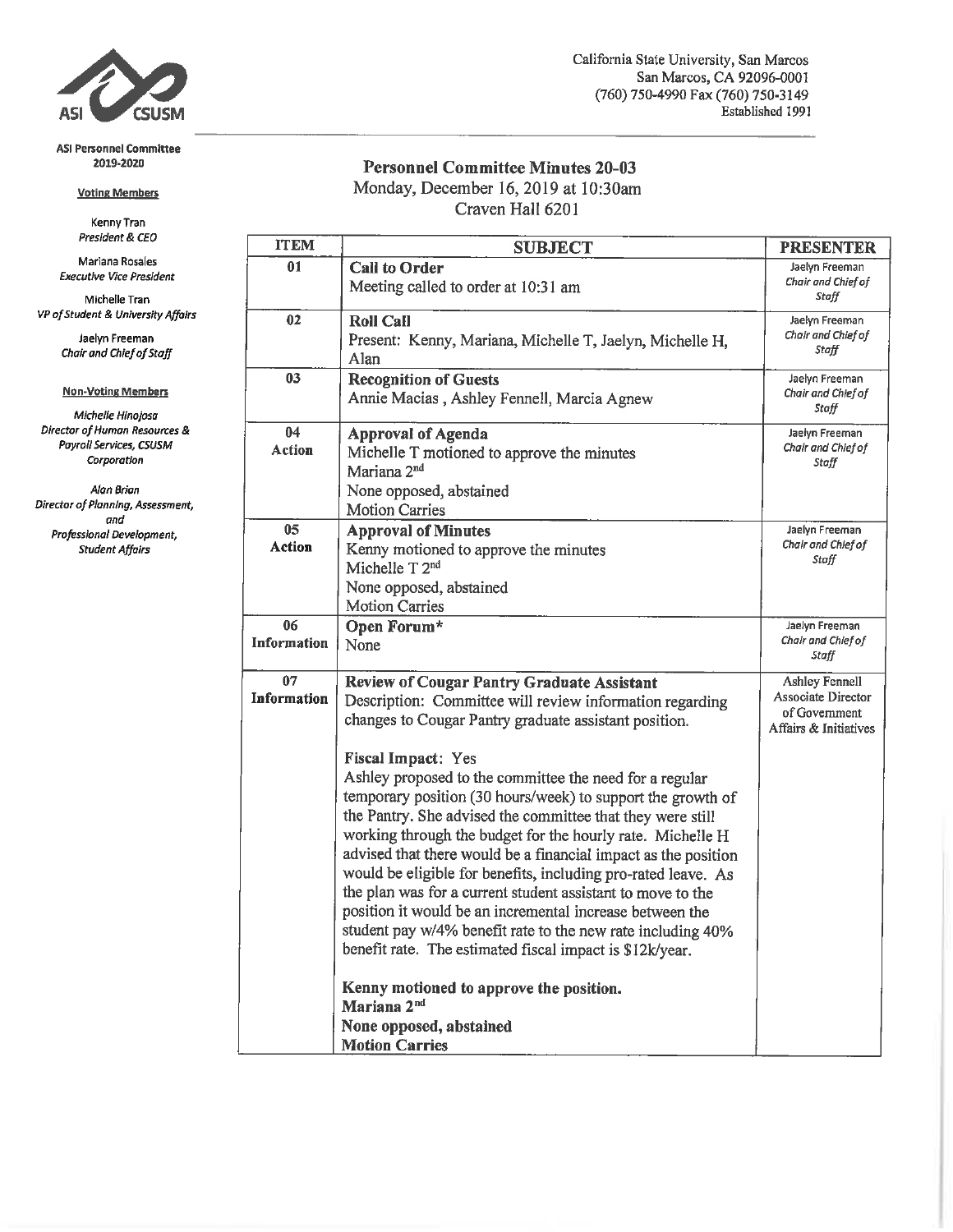| 08            | <b>Discuss Surveys &amp; Survey Process</b>                                                                                                                                                                                                                                                                                                                                                                                                                                                                                                                                                                                                                                                                                                                                                                                                                                                                                                                                 | Alan Brian                                                         |  |  |
|---------------|-----------------------------------------------------------------------------------------------------------------------------------------------------------------------------------------------------------------------------------------------------------------------------------------------------------------------------------------------------------------------------------------------------------------------------------------------------------------------------------------------------------------------------------------------------------------------------------------------------------------------------------------------------------------------------------------------------------------------------------------------------------------------------------------------------------------------------------------------------------------------------------------------------------------------------------------------------------------------------|--------------------------------------------------------------------|--|--|
| <b>Action</b> |                                                                                                                                                                                                                                                                                                                                                                                                                                                                                                                                                                                                                                                                                                                                                                                                                                                                                                                                                                             | Director of Planning,                                              |  |  |
|               | <b>Description:</b> Discussion of questions and functionality of<br>survey.                                                                                                                                                                                                                                                                                                                                                                                                                                                                                                                                                                                                                                                                                                                                                                                                                                                                                                 | Assessment, and<br>Professional<br>Development, Student<br>Affairs |  |  |
|               | <b>Fiscal Impact: None</b>                                                                                                                                                                                                                                                                                                                                                                                                                                                                                                                                                                                                                                                                                                                                                                                                                                                                                                                                                  |                                                                    |  |  |
|               | Alan reviewed the changes in the survey since the meeting<br>held on 11/15/19. Additional changes/corrections were made<br>to the content of survey. Clarification was made that Jose $\&$<br>Allie would be included in survey. Annie's JD will need to be<br>updated – Michelle (H) to provide update.                                                                                                                                                                                                                                                                                                                                                                                                                                                                                                                                                                                                                                                                    |                                                                    |  |  |
|               | Annie suggested that Leap rating scale be used (students are<br>used to this rating terminology as it is incorporated into their<br>reviews). Alan to update. Kalie has general definitions for<br>each rating. Annie to send out to board for review.<br>Drop down to be used for each staff member. After<br>completion of one survey, there was a recommendation that<br>the participant receive an auto response thanking them and<br>reminding them that they can complete another survey for<br>another staff member. Email reminders to be sent to those<br>that have not completed surveys.<br>Alan -will send out edited survey to board for first review and<br>once first pass has been completed, send out to staff. Alan<br>shared that a draft will have a live link that can be used for<br>students to test (these results will be wiped). Alan requested<br>email list in Excel for survey participants.<br>Next meeting to be held on Feb 7 <sup>th</sup> |                                                                    |  |  |
| 09            | <b>Announcements</b>                                                                                                                                                                                                                                                                                                                                                                                                                                                                                                                                                                                                                                                                                                                                                                                                                                                                                                                                                        | Jaelyn Freeman                                                     |  |  |
| Information   | None                                                                                                                                                                                                                                                                                                                                                                                                                                                                                                                                                                                                                                                                                                                                                                                                                                                                                                                                                                        | Chair and Chief of<br>Staff                                        |  |  |
| 10            | Adjournment                                                                                                                                                                                                                                                                                                                                                                                                                                                                                                                                                                                                                                                                                                                                                                                                                                                                                                                                                                 | Jaelyn Freeman                                                     |  |  |
| <b>Action</b> | Meeting adjourned at 11:19 am                                                                                                                                                                                                                                                                                                                                                                                                                                                                                                                                                                                                                                                                                                                                                                                                                                                                                                                                               | Chair and Chief of<br>Staff                                        |  |  |

\* Public comment will be limited to a maximum of 5 minutes per guest. Chair will determine allocated amount per meeting.

I, Jaelyn Freeman 19/20 ASI Chair & Chief of Staff, hereby certify that the above minutes were approved by Personnel Committee of Associated Students, Inc., at a regularly scheduled meeting held on March 20, 2020

 $\frac{d\psi}{d\theta}$  Jackson  $\frac{05}{2020}$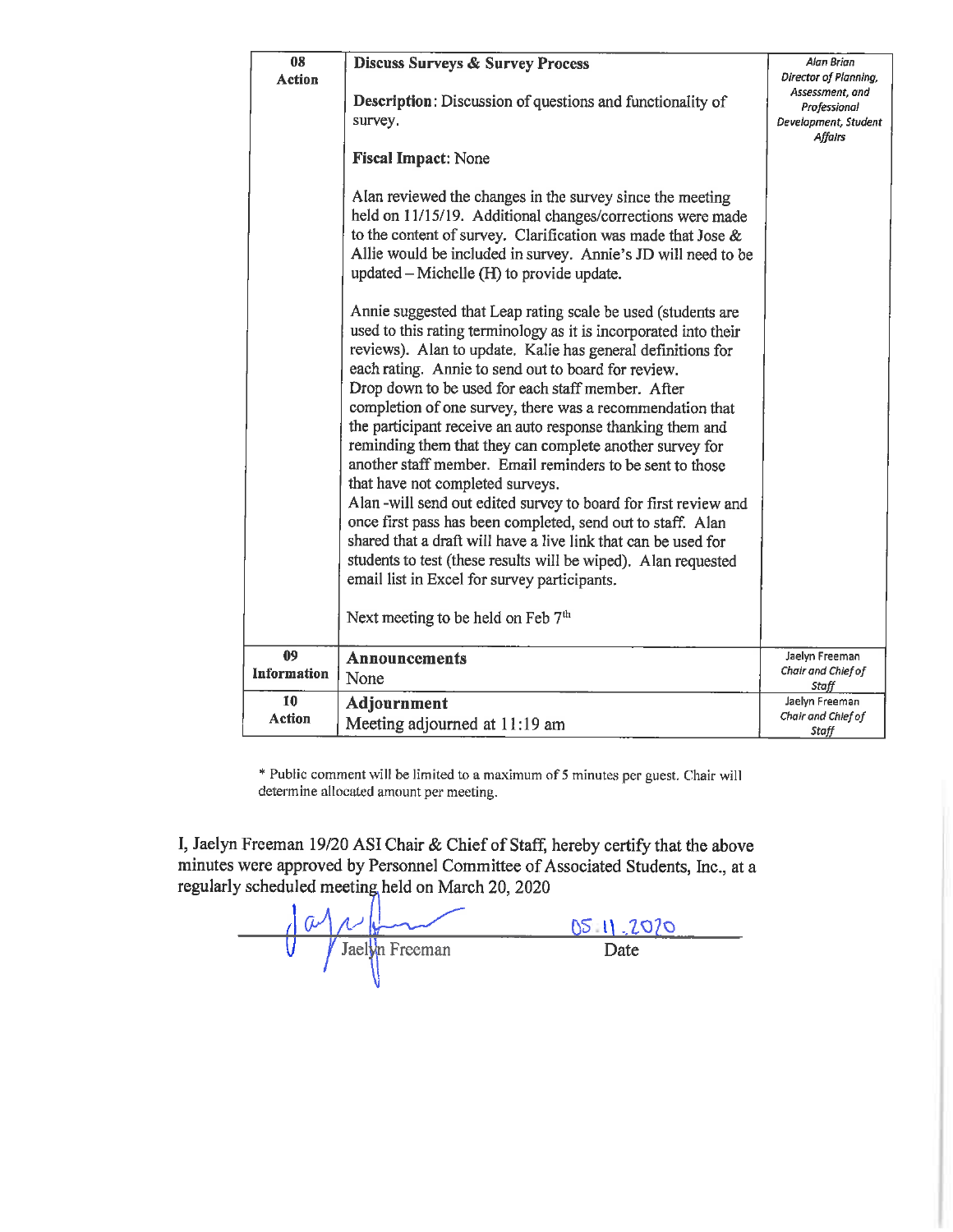# **Using this rubric, please circle or highlight the components you feel best represent your current skills in** *each category***.**

|                                            |                                                                                                                                                                                                                       |                                                                                                                                                                                                                                                                                             | <b>Applying</b>                                                                                                                                                                                                                                                       |                                                                                                                                                                                                                                                                                                                                                  |  |
|--------------------------------------------|-----------------------------------------------------------------------------------------------------------------------------------------------------------------------------------------------------------------------|---------------------------------------------------------------------------------------------------------------------------------------------------------------------------------------------------------------------------------------------------------------------------------------------|-----------------------------------------------------------------------------------------------------------------------------------------------------------------------------------------------------------------------------------------------------------------------|--------------------------------------------------------------------------------------------------------------------------------------------------------------------------------------------------------------------------------------------------------------------------------------------------------------------------------------------------|--|
|                                            | <b>Beginning</b>                                                                                                                                                                                                      | <b>Emerging</b>                                                                                                                                                                                                                                                                             |                                                                                                                                                                                                                                                                       | Integrating                                                                                                                                                                                                                                                                                                                                      |  |
| Leadership                                 | Awareness of ASI mission, vision, and values.<br>Asks for ideas or suggestions without<br>П.<br>intending to consider them.<br>Gives too much attention to tasks or to<br>П.<br>interpersonal relations in the group. | Can recite ASI mission, vision, and values to others.<br>$\Box$<br>$\square$<br>Awareness of resources available to guide <i>decision</i><br>making; seldom uses them.<br>Contributes to achieving group goals, but does not<br>$\Box$<br>delegate tasks and struggles to balance workload. | Can explain and implement ASI mission, vision, and<br>values.<br>Collaborates with others and contributes to creation of<br>$\Box$<br>group goals, delegating tasks as needed and maintaining<br>balance of responsibilities.<br>Gives recognition and encouragement. | Clear understanding and demonstration of ASI<br>$\Box$<br>mission, vision, and values.<br>$\Box$<br>Able to utilize values and principles to make<br>purposeful decisions regarding balance among<br>education, work, and leisure.<br>Engages all group members in setting challenging<br>$\Box$<br>goals and planning for their accomplishment. |  |
| <b>Ethics</b>                              | Lacks balance between personal values,<br>$\Box$<br>beliefs, and actions.<br>$\Box$<br>Budding awareness of systemic barriers;<br>inability to take action.                                                           | Awareness of systemic barriers and shows interest<br>$\Box$<br>in taking action; seeks guidance on how to do so.<br>$\Box$<br>Demonstrates an emerging sense of ethical<br>reasoning.                                                                                                       | Aligns beliefs around equality and inclusiveness to begin<br>$\Box$<br>taking steps in advocacy.<br>$\Box$ Student has formulated a sense of ethical reasoning.                                                                                                       | Identify systemic barriers to equality and<br>inclusiveness, then advocate and justify means for<br>dismantling them.<br>$\Box$<br>Incorporates ethical reasoning into action.                                                                                                                                                                   |  |
| <b>Awareness</b>                           | $\Box$<br>Describes own performances with general<br>descriptors of success and failure.<br>$\Box$<br>May not be aware of how they are<br>perceived by others.                                                        | $\Box$<br>Articulates strengths and challenges to increase<br>effectiveness in different contexts.<br>$\Box$<br>Begins to acknowledge perspectives other than<br>their own.                                                                                                                 | $\Box$ Assesses changes in their own learning over time and<br>makes improvements as needed.<br>$\Box$ Able to identify the perceptions of others and use them<br>to improve quality of work.                                                                         | $\Box$<br>Assess, critique, and improve the quality of one's<br>work and one's work environment.<br>$\Box$<br>Understands relationship with others and effectively<br>collaborates on tasks.                                                                                                                                                     |  |
| <b>Professionalism</b>                     | $\Box$<br>Student exhibits disruptive behaviors and<br>may distract others.<br>$\Box$<br>May argue in front of colleagues or<br>supervisors.<br>$\Box$ May not dress appropriately.                                   | Student usually maintains professional demeanor;<br>$\Box$<br>may have difficulty expressing emotions/acting<br>appropriately.<br>Student may need reminders to follow dress code<br>$\Box$<br>and to stay on task in order to avoid disrupting<br>others.                                  | Student consistently demonstrates understanding of<br>$\Box$<br>professional behavior and consideration of others.<br>□ Student usually follows dress code.                                                                                                           | $\Box$<br>Communicate a mission, vision, or purpose that<br>encourages commitment and action in others.<br>$\Box$<br>Student maintains professional demeanor and works<br>productively with minimal distraction to task.<br>$\Box$ Student always follows dress code.                                                                            |  |
| <b>Co-Curricular</b>                       | Sees connections between life experiences,<br>$\Box$<br>work, and academics as they are related to<br>their own interests.                                                                                            | Compares life experiences and academic<br>knowledge to describe similarities and differences.                                                                                                                                                                                               | Effectively combines experiences from life, work, and<br>$\Box$<br>academics to enhance learning.                                                                                                                                                                     | $\Box$<br>Meaningfully synthesizes connections among<br>experiences outside of the classroom to deepen<br>understanding of fields of study and to broaden own<br>points of view.                                                                                                                                                                 |  |
| <b>Board of Directors</b>                  |                                                                                                                                                                                                                       |                                                                                                                                                                                                                                                                                             |                                                                                                                                                                                                                                                                       |                                                                                                                                                                                                                                                                                                                                                  |  |
| <b>ASI/University</b><br><b>Committees</b> | Shows up to meetings on time.<br>П<br>$\Box$<br>Follows through with commitments.<br>$\Box$<br>Dresses professionally.                                                                                                | $\Box$<br>Participates in conversations<br>$\Box$<br>Makes decisions based on meetings; does not<br>prepare ahead of time.                                                                                                                                                                  | Applies information from other meetings to guide<br>$\Box$<br>conversations and development<br>Prepares for meetings ahead of time; brings feedback<br>$\Box$<br>regarding documentation<br>$\Box$<br>Comfortable asking questions                                    | $\Box$<br><b>Action steps</b><br>$\Box$<br>Able to lead others and train new members.                                                                                                                                                                                                                                                            |  |
| Events/<br><b>Collaborations</b>           | Able to execute coffee cart and tabling.<br>$\Box$                                                                                                                                                                    | Able to execute larger scale events<br>$\Box$<br>$\Box$<br>Connects with campus and community partners.                                                                                                                                                                                     | $\Box$<br>Plans and executes larger scale events; has outline of<br>goals and tasks to achieve.<br>$\Box$<br>Demonstrates effective marketing and outreach efforts.                                                                                                   | Able to create ideas, plan, and execute events<br>$\Box$<br>independently with minimal guidance.                                                                                                                                                                                                                                                 |  |
| Outreach/<br>Representation                | Connect with peers to raise awareness of<br>$\Box$<br>position; does not extend past current<br>social circles.                                                                                                       | $\Box$<br>Tabling and connecting with people outside of<br>social circles.<br>$\Box$<br>Visits student organizations within their college.                                                                                                                                                  | $\Box$<br>Regular attendance at student organization meetings.<br>$\Box$<br>Collaboration with department chairs/deans/campus<br>partners.<br>$\Box$<br>Connects constituents to resources both on and off<br>campus.                                                 | Reaches whole campus community by utilizing co-<br>reps and different means of communication to<br>connect with others.<br>Thinks beyond their own wants/needs and helps the<br>$\Box$<br>whole campus community.<br>Recognizes the bigger picture and can identify<br>$\Box$<br>issues that affect students on and off campus.                  |  |

Employee Name: \_\_\_\_\_\_\_\_\_\_\_\_\_\_\_\_\_\_\_\_\_\_\_\_\_\_\_\_\_\_\_\_ Employee Initials: \_\_\_\_\_\_\_\_\_\_\_\_